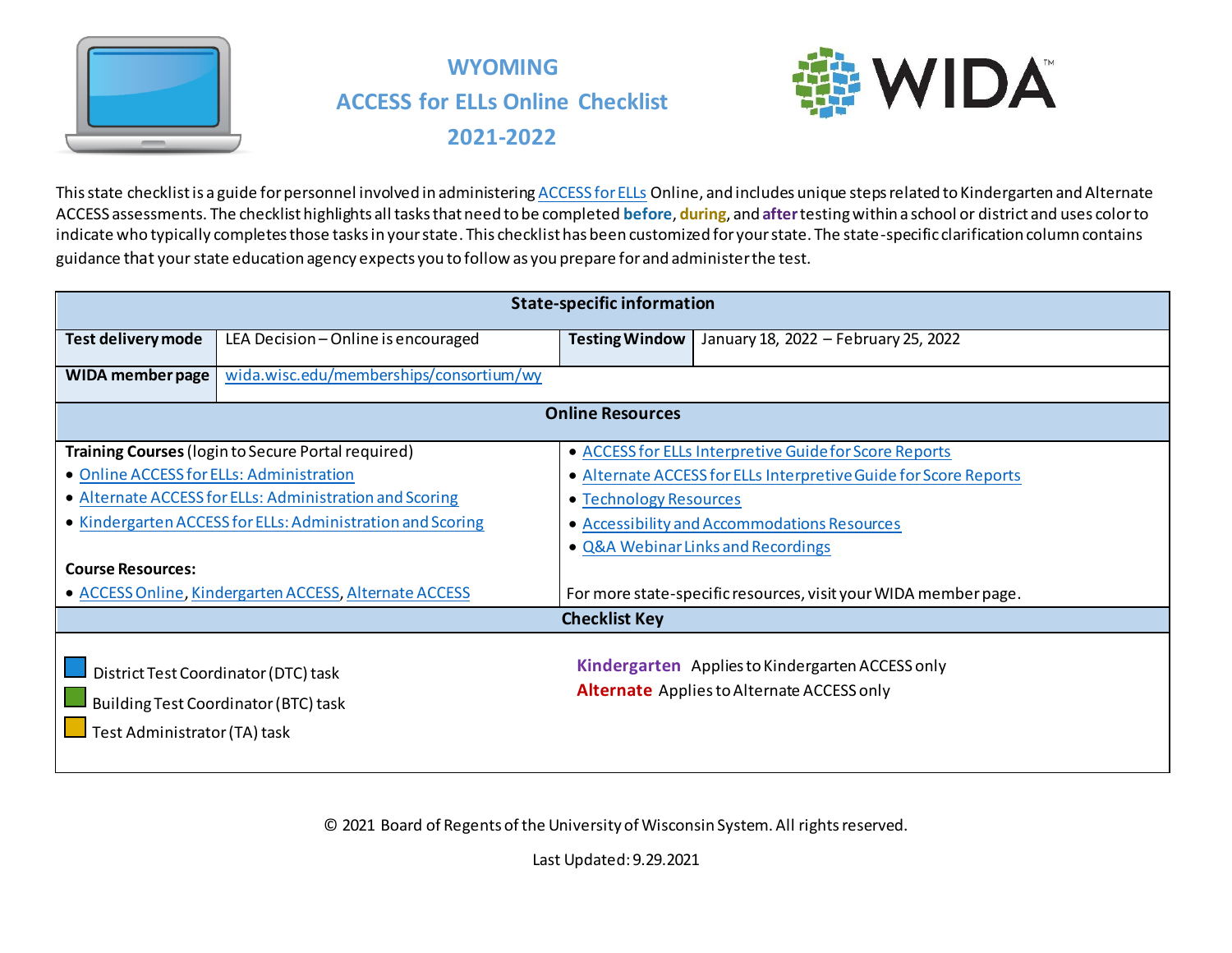

| ЪLС | БU | 도                         | <b>Task</b>                                                                             | <b>State-specific Clarification</b>                                                                                                                                                                                                                                                                                                                                                                                                                                                                                                                                                                                                                                                                                                                                                                                                                                                                                                                                                                                                                                                                                                                                                                                                     |  |
|-----|----|---------------------------|-----------------------------------------------------------------------------------------|-----------------------------------------------------------------------------------------------------------------------------------------------------------------------------------------------------------------------------------------------------------------------------------------------------------------------------------------------------------------------------------------------------------------------------------------------------------------------------------------------------------------------------------------------------------------------------------------------------------------------------------------------------------------------------------------------------------------------------------------------------------------------------------------------------------------------------------------------------------------------------------------------------------------------------------------------------------------------------------------------------------------------------------------------------------------------------------------------------------------------------------------------------------------------------------------------------------------------------------------|--|
|     |    | $\boldsymbol{\mathsf{X}}$ | Determine which ACCESS for ELLs assessment(s) you are<br>responsible for administering. |                                                                                                                                                                                                                                                                                                                                                                                                                                                                                                                                                                                                                                                                                                                                                                                                                                                                                                                                                                                                                                                                                                                                                                                                                                         |  |
| X   | х  | X                         | Review training requirements based on your role.                                        | Test Administrators must be trained the first year of test<br>administering and all TAs must review training every year and on all<br>WIDA modules. Training will be done every other year after the first<br>year of training.<br>Test Administrators must be employed by the district, be a<br>certified/staffmember and hold a Wyoming educator license.<br>Test Administrators will be:<br>Licensed teachers, administrators, school psychologists, social<br>workers, librarians, counselors, or speech pathologists.<br>TAs must complete the WIDA online training course, including<br>passing the certification quiz, for the applicable assessments.<br>School/district employees may not administer the test to their own<br>relatives, nor be in the testing environment during testing.<br>Kindergarten or Alternate ACCESS Test Administrators must be<br>proficient English speakers.<br>Kindergarten - all TAs must recertify their training every year<br>by completing the Kindergarten ACCESS for ELLs: Administration<br>and Scoring training course.<br>Alternate - all TAs must recertify their training every year by<br>completing the Alternate ACCESS for ELLs: Administration and<br>Scoring training course. |  |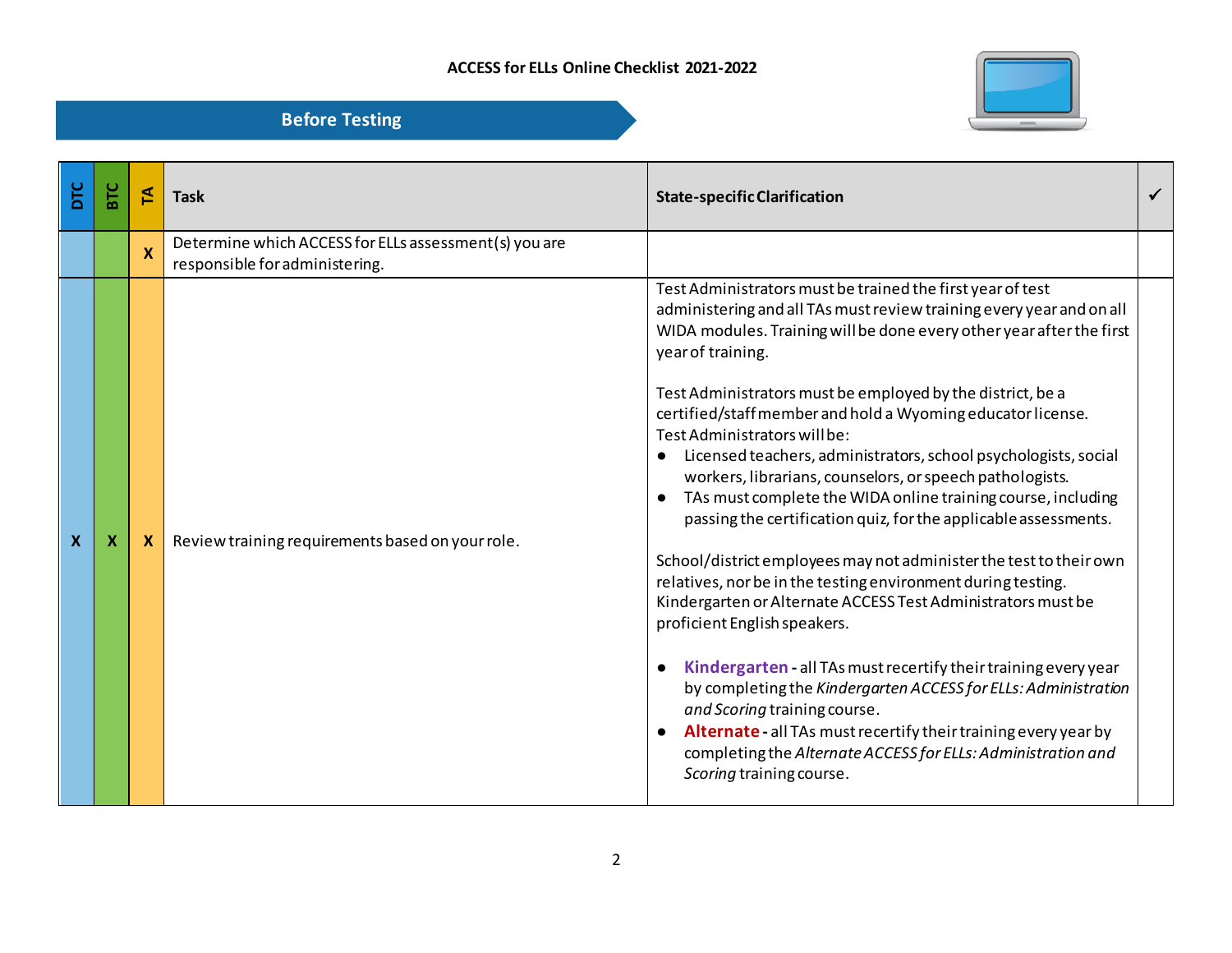

| <b>Before Testing</b> |  |
|-----------------------|--|
|                       |  |
|                       |  |
|                       |  |

| ЪLС                       | ΞC | ₹            | <b>Task</b>                                                                                                                                             | <b>State-specific Clarification</b>                                                                                                                                                                                                                                                                                                                                                                                                                                                                        |  |
|---------------------------|----|--------------|---------------------------------------------------------------------------------------------------------------------------------------------------------|------------------------------------------------------------------------------------------------------------------------------------------------------------------------------------------------------------------------------------------------------------------------------------------------------------------------------------------------------------------------------------------------------------------------------------------------------------------------------------------------------------|--|
| $\boldsymbol{\mathsf{x}}$ | X  | $\mathbf{x}$ | Log in to your WIDA account and agree to the Non-Disclosure and<br>User Agreement (NDUA) that pops up automatically upon first<br>login.                | New DTC accounts are created by Antoinette Hallam, Wyoming<br>Department of Education, antoinette.hallam@wyo.gov 307-777-<br>5217.<br>BTC and TA accounts are created by the DTC.<br>Non-Disclosure and User Agreement (NDUA)<br>Wyoming requires a paper copy of the NDUA on file for at least 2<br>years. District policies may require longer than 2 years. NDUAs may<br>be checked during Quality Assurance and monitoring visits during<br>the test administration window.                            |  |
| $\boldsymbol{\mathsf{x}}$ | X  | <b>X</b>     | Log in to WIDA AMS and agree to security terms that appear<br>automatically at first login.                                                             | New DTC accounts are automatically created by Antoinette Hallam,<br>Wyoming Department of Education, antoinette.hallam@wyo.gov<br>307-777-5217.<br>BTC, TA, and Technology Coordinator accounts are created by their<br>DTC. Coordinators must send an email to the District Test<br>Coordinator to request an account. Permissions have to be changed<br>by someone higher up in the hierarchy. For example, Building Test<br>Coordinators should request accounts from the District Test<br>Coordinator. |  |
| $\boldsymbol{\mathsf{X}}$ | X  | <b>X</b>     | Watch the Training Overview module, located in the Online<br>ACCESS for ELLs: Administration course.                                                    | Required for DTCs, BTCs, and TAs who are new to ACCESS, and<br>every other year after. Refresh required during the years that are<br>not recertifying years.                                                                                                                                                                                                                                                                                                                                               |  |
| $\boldsymbol{\mathsf{x}}$ |    |              | Set up WIDA AMS accounts for Technology Coordinators and Test<br>Administrators. Tip: If you need assistance, review the WIDA AMS<br><b>User Guide.</b> | All roles, including Building Test Coordinators, Test Administrators<br>and Technology Coordinators, will need WIDA AMS accounts. For<br>instructions, refer to page 34 in the WIDA AMS User Guide.                                                                                                                                                                                                                                                                                                        |  |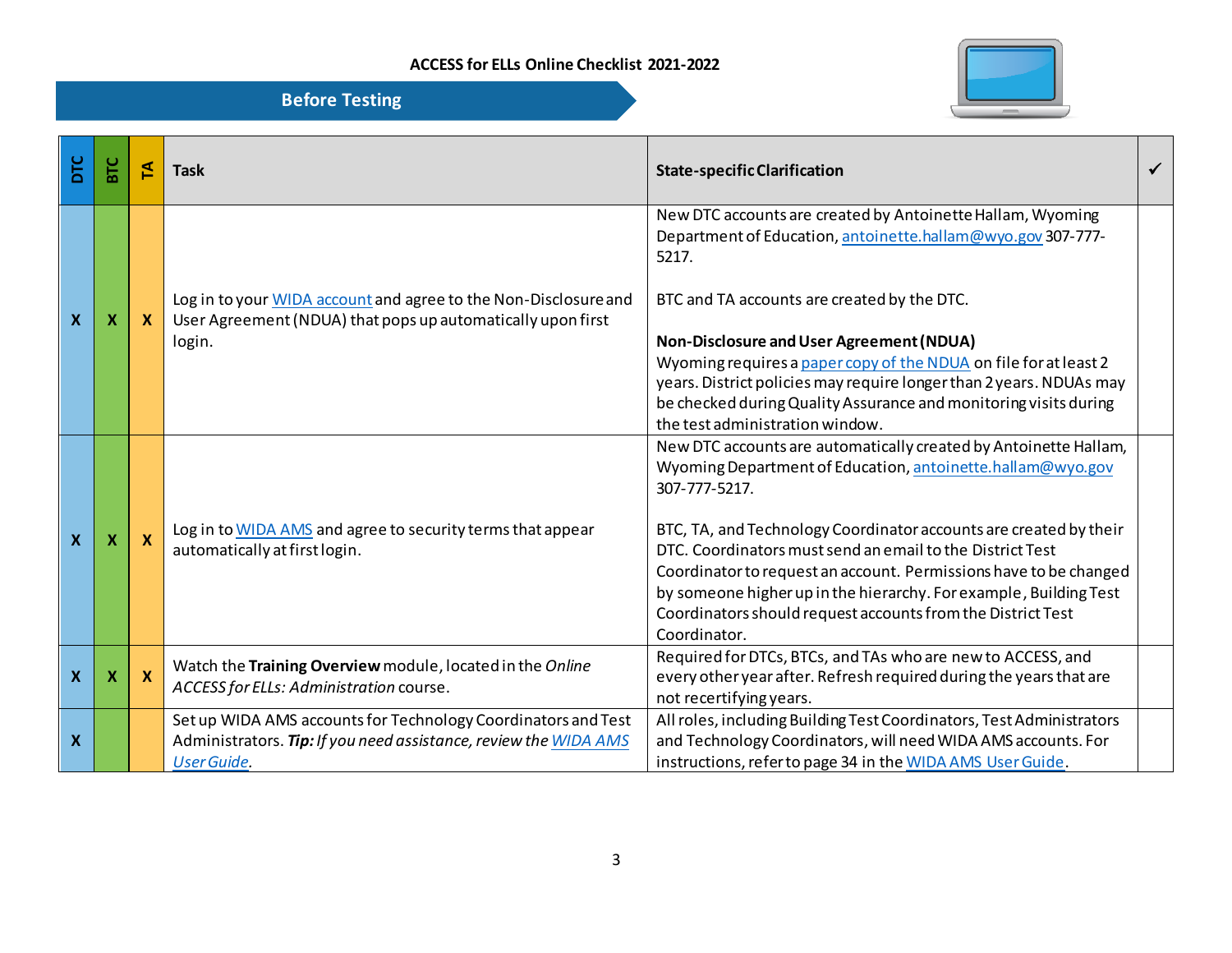

| DTC                       | <b>BTC</b> | 집                         | <b>Task</b>                                                                                                                 | <b>State-specific Clarification</b>                                                                                                                                                                                                                                                                                                                                                                                                                                                                                                                                                                                                                                                                                               |  |
|---------------------------|------------|---------------------------|-----------------------------------------------------------------------------------------------------------------------------|-----------------------------------------------------------------------------------------------------------------------------------------------------------------------------------------------------------------------------------------------------------------------------------------------------------------------------------------------------------------------------------------------------------------------------------------------------------------------------------------------------------------------------------------------------------------------------------------------------------------------------------------------------------------------------------------------------------------------------------|--|
| $\boldsymbol{\mathsf{x}}$ |            |                           | Submit Pre-ID file to DRC.                                                                                                  | DTC will ensure that LEAs submit EL student information in SIS. The<br>State will use this information to create the Pre-ID file. It is critical<br>that EL information submitted by LEAs is accurate and current, and<br>is submitted by the October deadline (can be updated through 684<br>error report). SEA submits Pre-ID file to DRC.                                                                                                                                                                                                                                                                                                                                                                                      |  |
| $\boldsymbol{\mathsf{X}}$ | X          | X                         | Watch the Ordering Materials module, located in the Online<br>ACCESS for ELLs: Administration course.                       | Everyone ordering materials for the first time will watch the<br>module. After the first year, review the module as needed.                                                                                                                                                                                                                                                                                                                                                                                                                                                                                                                                                                                                       |  |
| $\boldsymbol{\mathsf{X}}$ | X          | X                         | Order materials in WIDA AMS.                                                                                                | Ordering may be done in the WIDA AMS by the DTC, BTC, or TA,<br>according to the local roles in each LEA. The default response mode<br>for Writing grades 4-5 is keyboarding. Grades 4-12 Writing<br>Response Booklets will not be ordered or shipped with initial<br>materials order. If needed, DTCs can order in the Additional<br>Materials ordering window.<br>Materials that need to be ordered are:<br>Kindergarten ancillary kits and student test booklets<br>Alternate ACCESS materials<br>1-12 paper-based testing materials, and corresponding tiers (if<br>paper administration is determined)<br>Accommodated Assessment Materials (large print/braille),<br>hand writing response books for grades 4-12 if needed. |  |
| $\boldsymbol{\mathsf{x}}$ | X          |                           | Discuss district and school technology needs and capacity to<br>administer the online test with the Technology Coordinator. | BTC meets with the technology coordinator to ensure technology<br>system is compatible and set up for testing. In some districts,<br>certain people may have multiple roles.                                                                                                                                                                                                                                                                                                                                                                                                                                                                                                                                                      |  |
| $\boldsymbol{\mathsf{X}}$ | X          | $\boldsymbol{\mathsf{x}}$ | Watch the Accessibility Overview module, located in the Online<br>ACCESS for ELLs: Administration course.                   |                                                                                                                                                                                                                                                                                                                                                                                                                                                                                                                                                                                                                                                                                                                                   |  |
| $\boldsymbol{\mathsf{x}}$ | X          | X                         | Watch the Assigning Accommodations module, located in the<br>Online ACCESS for ELLs: Administration course.                 |                                                                                                                                                                                                                                                                                                                                                                                                                                                                                                                                                                                                                                                                                                                                   |  |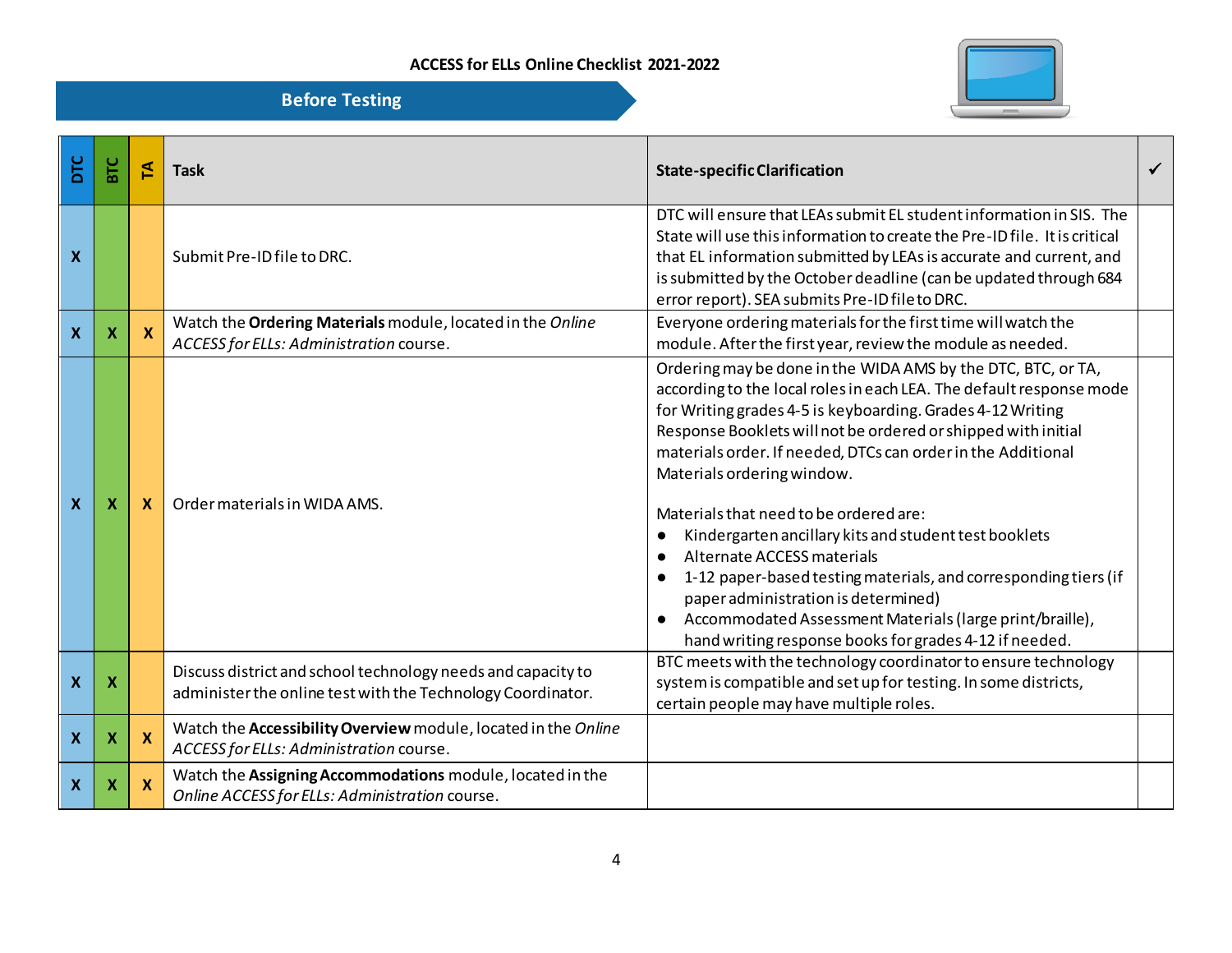

| ЪLС                       | Бrc                       | 된            | <b>Task</b>                                                                                                                                                                                                                                                                       | <b>State-specific Clarification</b>                                                                                                                                                                                                                                                                                                                                                                                                                              |  |
|---------------------------|---------------------------|--------------|-----------------------------------------------------------------------------------------------------------------------------------------------------------------------------------------------------------------------------------------------------------------------------------|------------------------------------------------------------------------------------------------------------------------------------------------------------------------------------------------------------------------------------------------------------------------------------------------------------------------------------------------------------------------------------------------------------------------------------------------------------------|--|
| $\boldsymbol{\mathsf{x}}$ | $\boldsymbol{\mathsf{x}}$ | $\mathbf{x}$ | Meet with all stakeholders regarding testing needs for students<br>with an IEP or 504 plan. Refer to the Administrative Considerations<br>section of the Accessibility and Accommodations Manual to<br>consider testing needs for students who do not have an IEP or 504<br>plan. | Wyoming follows WIDA's accommodations guidelines for ACCESS<br>for ELLs.<br>Wyoming has the "Less Than Four Domains with an Overall<br>Composite Score" for students with an IEP who cannot take a<br>certain domain.<br>The EL teacher must work with the language support team, and/or<br>classroom teacher to determine testing needs for students. The<br>student must have EL representation (EL Teacher, EL District<br>Coordinator etc.) at IEP meetings. |  |
| $\mathbf{x}$              | $\boldsymbol{X}$          | X            | In WIDA AMS, assign accommodations for students with an IEP or<br>504 plan.                                                                                                                                                                                                       | DTC, BTC or TAs have the ability to log in to WIDA AMS and will<br>assign accommodations for students with an IEP or 504 plan.                                                                                                                                                                                                                                                                                                                                   |  |
| $\boldsymbol{\mathsf{x}}$ | $\boldsymbol{X}$          | <b>X</b>     | Optional: Modify default test sessions in WIDA AMS to meet<br>district/school needs.                                                                                                                                                                                              | Default Test Sessions are by school/grade/domain.                                                                                                                                                                                                                                                                                                                                                                                                                |  |
|                           | $\boldsymbol{\mathsf{x}}$ | $\mathbf{X}$ | Finalize student counts. Add any new students to WIDA AMS and<br>assign them to test sessions. Remove students who move or are<br>no longer ELs from test sessions.                                                                                                               | The responsibility of adding new students to WIDA AMS varies by<br>District, but Building Test Coordinators and Test Administrators will<br>add students to WIDA AMS. DTC can assist with any problems.                                                                                                                                                                                                                                                          |  |
| $\boldsymbol{X}$          | $\boldsymbol{\mathsf{x}}$ | $\mathbf{x}$ | Review student data for accuracy in WIDA AMS. Confirm that all<br>students are listed in WIDA AMS and assigned to correct test<br>sessions.                                                                                                                                       | Wyoming allows DTCs/STCs/TAs to edit student information in<br>WIDA AMS.                                                                                                                                                                                                                                                                                                                                                                                         |  |
| $\boldsymbol{\mathsf{x}}$ | X                         | $\mathbf{x}$ | Watch the Test Scheduling module, located in the Online ACCESS<br>for ELLs: Administration course.                                                                                                                                                                                | The assessment is not timed. For students who traditionally need<br>extratime, you may want to test them in a separate environment<br>allowing them the time they need without interruption from<br>students who may finish before them.                                                                                                                                                                                                                         |  |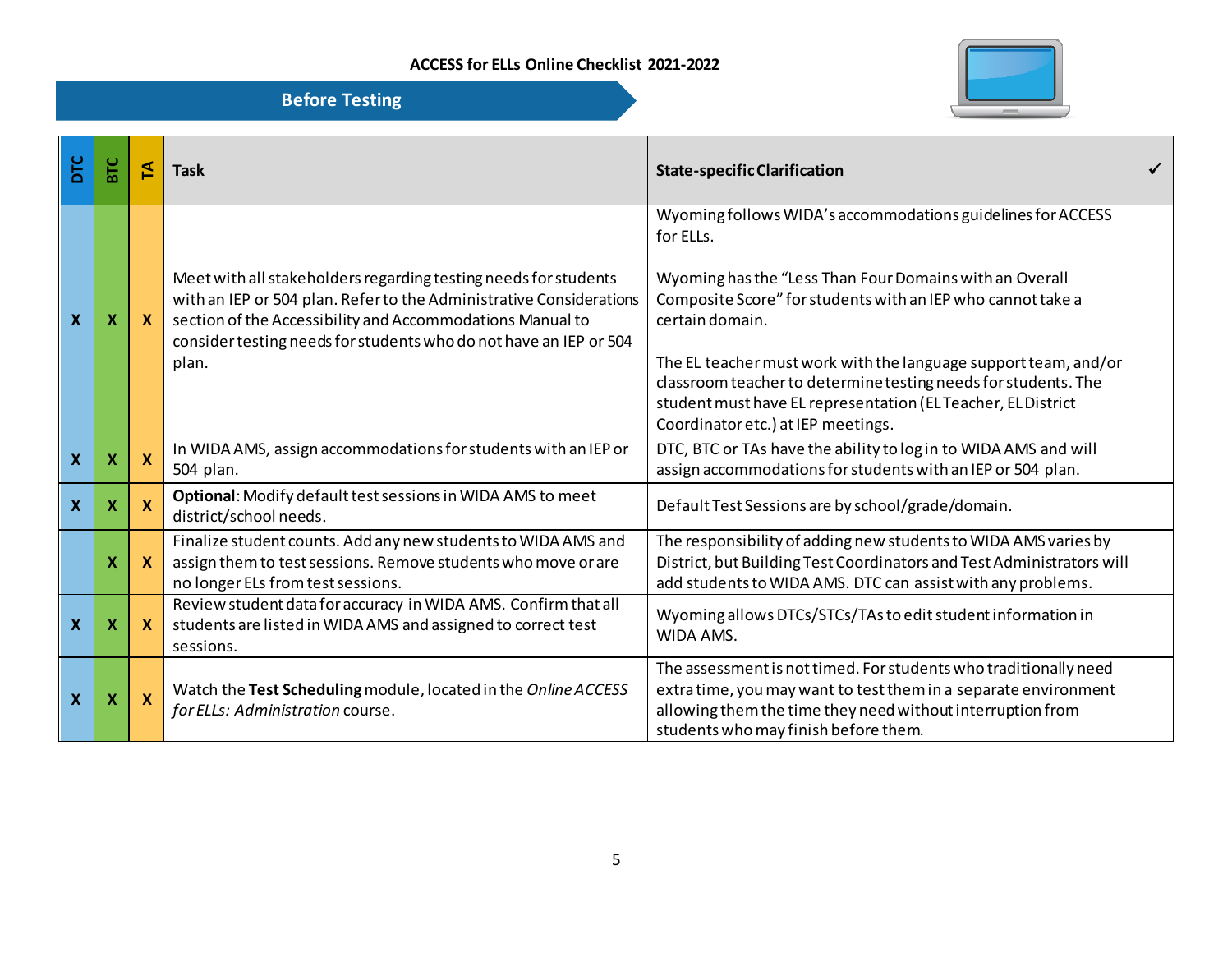

| ЪLС                       | <b>DIS</b>                | 돈                         | <b>Task</b>                                                                                                                                                                                                                    | <b>State-specific Clarification</b>                                                                                                                                                                                                                                                                                                                                                                                                                                                                              |  |
|---------------------------|---------------------------|---------------------------|--------------------------------------------------------------------------------------------------------------------------------------------------------------------------------------------------------------------------------|------------------------------------------------------------------------------------------------------------------------------------------------------------------------------------------------------------------------------------------------------------------------------------------------------------------------------------------------------------------------------------------------------------------------------------------------------------------------------------------------------------------|--|
| $\boldsymbol{\mathsf{X}}$ | $\boldsymbol{\mathsf{x}}$ | $\boldsymbol{X}$          | Create a testing schedule. All Kindergarten and Alternate<br>ACCESS test sessions should be one-on-one. Tip: Allow several<br>days at the end for makeup testing. See the Test Coordinator<br>Manual for help with scheduling. | All "Active ELs" are required to test all four domains. Students who<br>are on monitor status are not required to test. Testing schedules<br>must be shared with WDE annually. A testing template is available<br>on the EL Webpage & will be shared with districts annually.<br>Break testing down into days in the window versus testing all four<br>domains in one day. The domains (Listening, Speaking, Reading, and<br>Writing) should be administered within one week and in a couple of<br>days or more. |  |
| $\boldsymbol{\mathsf{X}}$ | X                         | $\boldsymbol{\mathsf{X}}$ | Plan a seating arrangement for testing areas. Verify that students<br>are adequately spaced for the Speaking Test.                                                                                                             | Refer to Test Scheduling in Section 6 of the Test Coordinator<br>Manual for guidance on seating arrangements.                                                                                                                                                                                                                                                                                                                                                                                                    |  |
| $\boldsymbol{\mathsf{X}}$ | X                         | X                         | Reserve and confirm all necessary equipment (e.g. computers,<br>laptops, tablets, headsets, etc.) is reserved for your testing days.                                                                                           |                                                                                                                                                                                                                                                                                                                                                                                                                                                                                                                  |  |
| $\boldsymbol{\mathsf{X}}$ | х                         | X                         | Watch the Test Practice and Test Tickets module, located in the<br>Online ACCESS for ELLs: Administration course.                                                                                                              |                                                                                                                                                                                                                                                                                                                                                                                                                                                                                                                  |  |
| $\boldsymbol{X}$          | X                         |                           | Plan communication for parents/family members about ACCESS<br>for ELLs testing and upcoming testing schedule.                                                                                                                  | Consider how you will communicate the purpose of the ACCESS for<br>ELLs test, when students will test, and any tips for helping students<br>do their best.<br>WIDA resources can be found on the Family Engagement and<br>Preparing for ACCESS Testing pages on the WIDA website.                                                                                                                                                                                                                                |  |
| $\boldsymbol{\mathsf{X}}$ | х                         | <b>X</b>                  | Watch the Managing Test Materials module, located in the Online<br>ACCESS for ELLs: Administration course.                                                                                                                     |                                                                                                                                                                                                                                                                                                                                                                                                                                                                                                                  |  |
| $\boldsymbol{\mathsf{x}}$ | X                         |                           | Receive, inventory, and distribute test materials to designated<br>sites/staff.                                                                                                                                                | Wyoming is a ship to district state, but because of some lengthy<br>distances, some schools receive shipments directly. The 10%<br>overage will be shipped to districts via UPS and packaged by school.<br>Unless necessary for materials preparation, TAs are not permitted<br>to view test materials prior to administration.                                                                                                                                                                                  |  |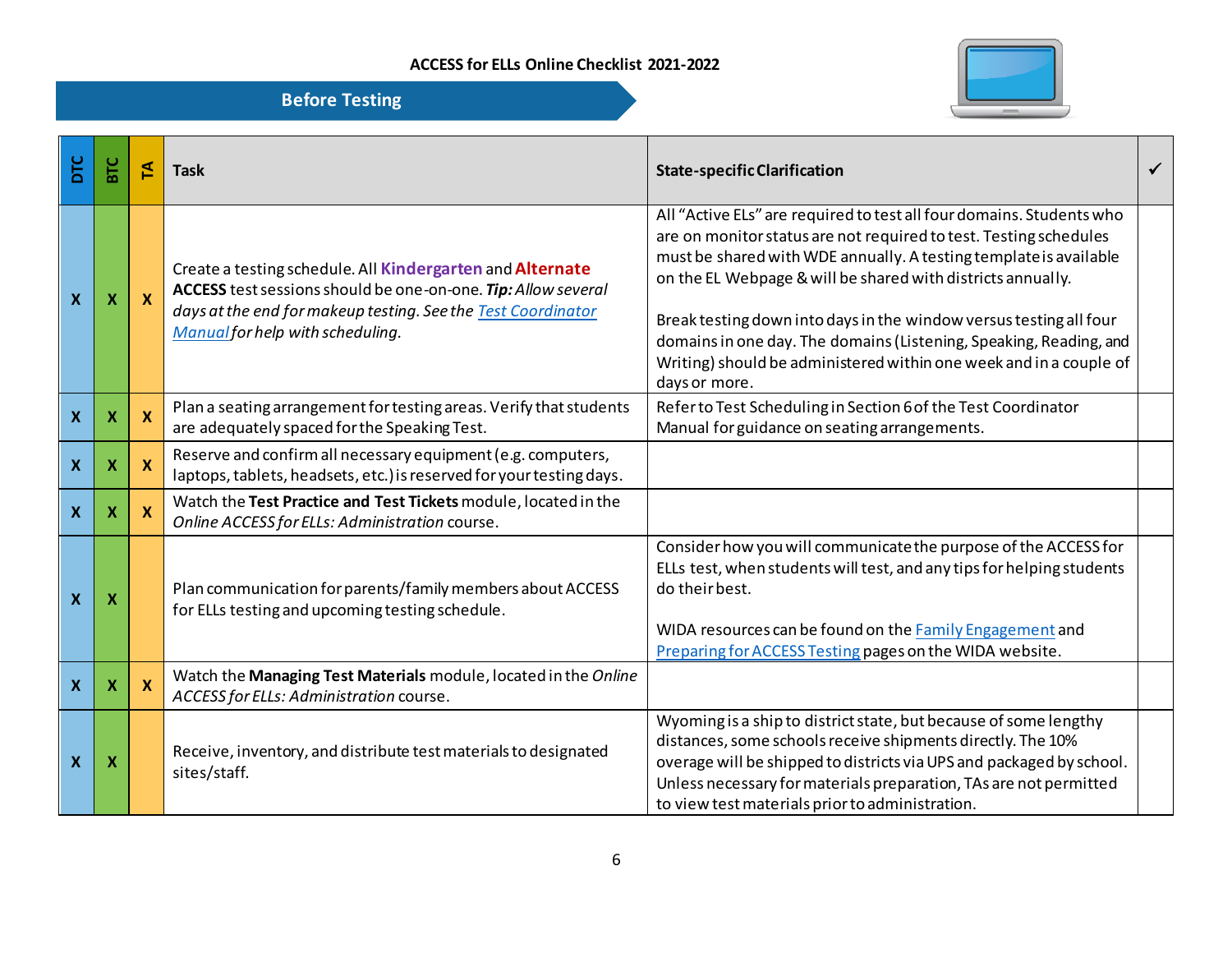

| DTC                       | <b>BTC</b> | 도            | <b>Task</b>                                                                                                                                                                                                                                                                             | <b>State-specific Clarification</b>                                                                                                                                                                                                                                                                  | ✓ |
|---------------------------|------------|--------------|-----------------------------------------------------------------------------------------------------------------------------------------------------------------------------------------------------------------------------------------------------------------------------------------|------------------------------------------------------------------------------------------------------------------------------------------------------------------------------------------------------------------------------------------------------------------------------------------------------|---|
|                           | х          |              | Review materials for correct amount and type. Report the amount<br>and type of overage to the District Coordinator.                                                                                                                                                                     | This overage must be used first in cases where sites need additional<br>materials. Consult your District Test Coordinator if additional<br>materials are needed. For more information regarding Additional<br>Materials Orders and using overage, visit Section 3 of<br>the Test Coordinator Manual. |   |
| $\boldsymbol{\mathsf{X}}$ | х          |              | Watch the Additional Materials Orders module, located in the<br>Online ACCESS for ELLs: Administration course.                                                                                                                                                                          |                                                                                                                                                                                                                                                                                                      |   |
| $\boldsymbol{\mathsf{x}}$ | х          | $\mathbf{x}$ | Verify information on Pre-ID Labels is accurate. If necessary, edit<br>information in WIDA AMS.                                                                                                                                                                                         | Follow district policy on who can modify student demographics,<br>accommodations, and Do Not Score codes. All edits need to be<br>provided to District Coordinator to be entered into WIDA AMS.                                                                                                      |   |
| $\boldsymbol{\mathsf{X}}$ | х          |              | Check District/School Labels for accuracy. Contact DRC Customer<br>Support if information is incorrect.                                                                                                                                                                                 | These labels are used for students with no Pre-ID label.                                                                                                                                                                                                                                             |   |
| $\boldsymbol{\mathsf{x}}$ | х          |              | Print and distribute test tickets and test rosters to TAs. Securely<br>store according to state and local policies.                                                                                                                                                                     | Determine ahead of time who is responsible for printing these<br>materials. Keep them in a secure location until test day.                                                                                                                                                                           |   |
| $\boldsymbol{\mathsf{x}}$ | х          | $\mathbf{x}$ | Review test tickets for accuracy of demographic information and<br>accommodations.                                                                                                                                                                                                      | Confirm student name and grade; check the test ticket thoroughly<br>before providing it to the student. Note, not all accommodations<br>are listed on the test ticket.                                                                                                                               |   |
| $\boldsymbol{X}$          | X          | $\mathbf{x}$ | Kindergarten, Alternate only-Apply labels to test booklets.<br>Bubble in demographic information and apply a District/School<br>Label to test booklets that do not have Pre-ID Labels.                                                                                                  | See Test Coordinator Manual for demographic directions.                                                                                                                                                                                                                                              |   |
| X                         | х          | $\mathbf{x}$ | Watch the Administering the Test module, located in the Online<br>ACCESS for ELLs: Administration course.<br>Kindergarten Complete the Kindergarten ACCESS for ELLs:<br>Administration and Scoring training course.<br>Alternate Complete the Alternate ACCESS for ELLs: Administration |                                                                                                                                                                                                                                                                                                      |   |
|                           |            |              | and Scoring training course.                                                                                                                                                                                                                                                            |                                                                                                                                                                                                                                                                                                      |   |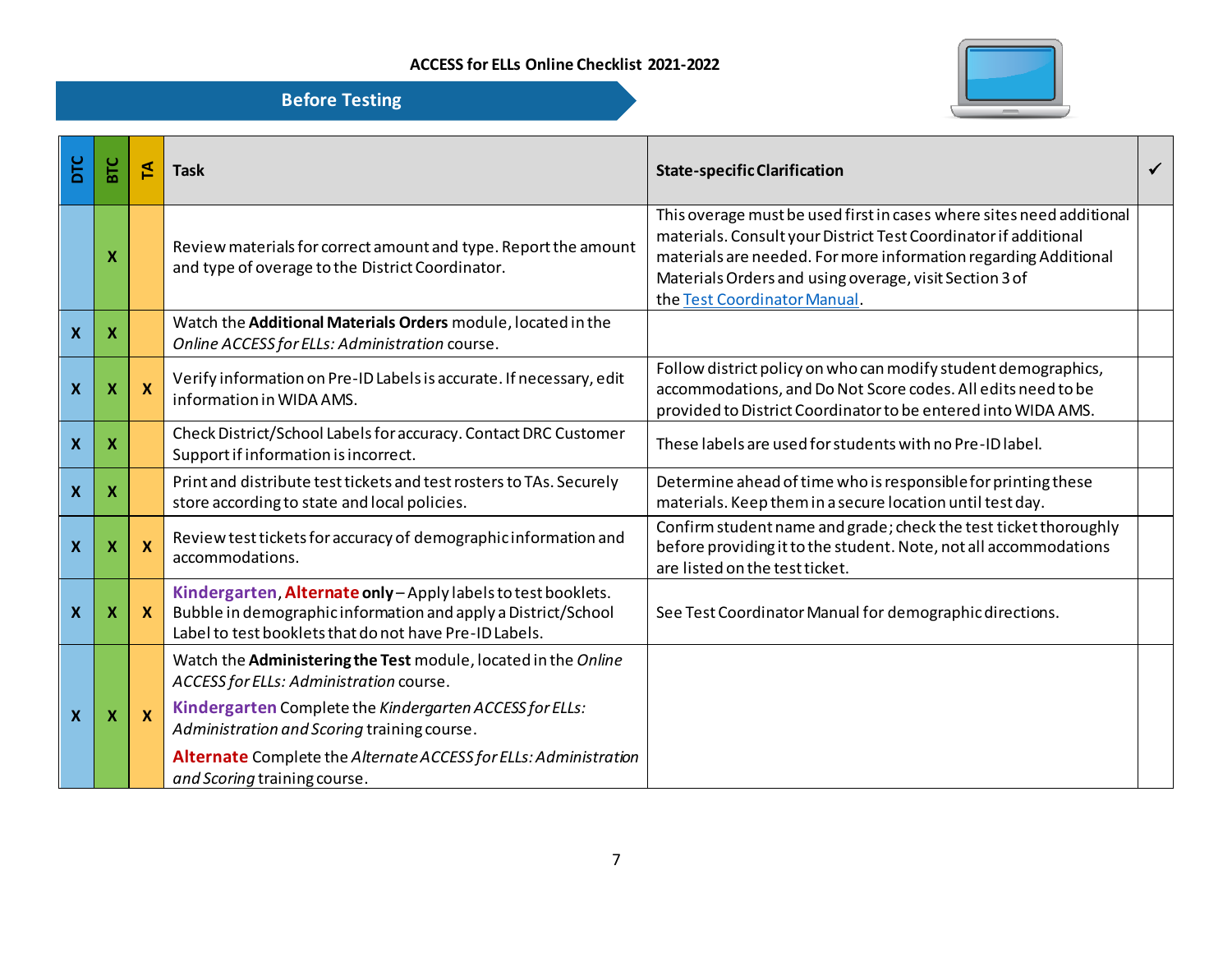

| DTC          | БTC                       | 집                         | <b>Task</b>                                                                                                                                                                                            | <b>State-specific Clarification</b>                                                                                                                                                                                                                                                                                                                                                                                                                                                                                                                                                                                                                                   |  |
|--------------|---------------------------|---------------------------|--------------------------------------------------------------------------------------------------------------------------------------------------------------------------------------------------------|-----------------------------------------------------------------------------------------------------------------------------------------------------------------------------------------------------------------------------------------------------------------------------------------------------------------------------------------------------------------------------------------------------------------------------------------------------------------------------------------------------------------------------------------------------------------------------------------------------------------------------------------------------------------------|--|
|              |                           |                           | Have students view Test Demos and try Test Practice items<br>Kindergarten Test administrators review Listening and Speaking                                                                            |                                                                                                                                                                                                                                                                                                                                                                                                                                                                                                                                                                                                                                                                       |  |
|              | X                         | $\mathbf x$               | sample items                                                                                                                                                                                           |                                                                                                                                                                                                                                                                                                                                                                                                                                                                                                                                                                                                                                                                       |  |
|              |                           |                           | Alternate Test administrators review sample items                                                                                                                                                      |                                                                                                                                                                                                                                                                                                                                                                                                                                                                                                                                                                                                                                                                       |  |
| $\mathbf{x}$ | $\boldsymbol{\mathsf{X}}$ |                           | Watch the Monitoring Test Progress module, located in the Online<br>ACCESS for ELLs: Administration course.                                                                                            |                                                                                                                                                                                                                                                                                                                                                                                                                                                                                                                                                                                                                                                                       |  |
| $\mathbf{x}$ | X                         | $\boldsymbol{\mathsf{x}}$ | Pass required certification quiz (zes). Quizzes are located within the<br>training courses.                                                                                                            | Test Administrators are required to take the training for the<br>assessment administering. Initial certification is required for new<br>TAs annually and every other year for returning TAs. It is required<br>to review training materials when not recertifying.                                                                                                                                                                                                                                                                                                                                                                                                    |  |
| $\mathbf x$  |                           |                           | Ensure all staff involved in testing are certified according to state<br>requirements, have completed required training, and understand<br>how to follow test security and confidentiality procedures. | District Test Coordinators must view and verify that TA have the<br>appropriate certifications and test completions with the Manage<br>Users or Certification Report tools in the WIDA Secure Portal.<br>All educators who are assisting, or proctoring during the test<br>administration, must have a WDE Summative Test Security<br>Agreement for ACCESS for ELLs or a WIDA Non-Disclosure and User<br>Agreement.<br>Wyoming requires a paper copy of the NDUA on file for at least 2<br>years. District policies may require longer than 2 years. NDUAs may<br>be checked during Quality Assurance and monitoring visits during<br>the test administration window. |  |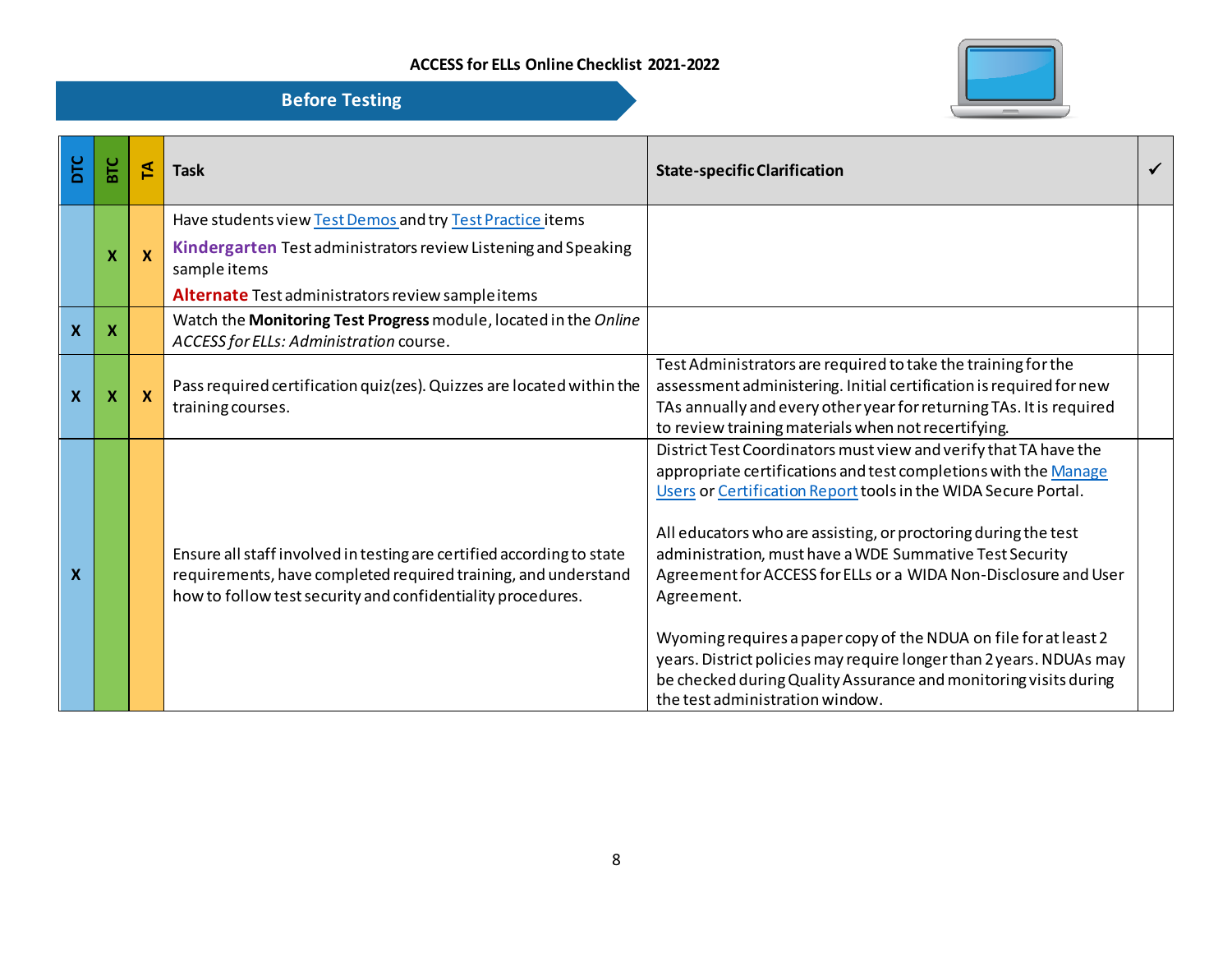**During Testing**



| <b>DIC</b>                | <b>BTC</b>                | £                         | <b>Task</b>                                                                                                                                                                  | <b>State-specific Clarification</b>                                                                                                                                                                                                                        |  |
|---------------------------|---------------------------|---------------------------|------------------------------------------------------------------------------------------------------------------------------------------------------------------------------|------------------------------------------------------------------------------------------------------------------------------------------------------------------------------------------------------------------------------------------------------------|--|
|                           | X                         | <b>X</b>                  | Set up the testing room according to the Test Administrator<br>Manual. For group settings, ensure students are seated far<br>enough apart to avoid distractions.             | Anyone who is administering the assessment can set up a testing<br>room. Most likely it will be the TA, but can be the BTC or DTC for<br>smaller or larger districts.                                                                                      |  |
|                           | X                         | X                         | Gather test administration materials: Test Administrator Script(s),<br>Test Administrator Manual, test tickets, test roster, Writing<br>Booklets, #2 pencils, clock, etc.    |                                                                                                                                                                                                                                                            |  |
|                           | X                         | $\boldsymbol{\mathsf{x}}$ | Ensure testing devices are ready and distribute necessary<br>materials to students (e.g., booklets, pencils, headsets).                                                      |                                                                                                                                                                                                                                                            |  |
|                           | X                         | $\boldsymbol{\mathsf{X}}$ | Distribute test tickets to students and verify information on ticket<br>matches student's test plan.                                                                         | Check the test ticket closely, verifying the student's name and grade<br>before providing it to the student.                                                                                                                                               |  |
|                           |                           | X                         | Follow all directions provided in the manuals and scripts. Monitor<br>students to ensure test security.                                                                      | In the case of an irregularity, certified staff can transcribe student<br>responses. The Principal and District Test Coordinator must be<br>informed of any test irregularity and a WDE Test Irregularity Form<br>must be completed.                       |  |
|                           | X                         |                           | After students have completed the Listening and Reading tests,<br>run a Tier Placement Report in WIDA AMS.                                                                   | Use the report to identify students placed in Speaking Tier Pre-Aand<br>the Writing tier for students who will be handwriting their response.                                                                                                              |  |
|                           | X                         | X                         | Apply labels to Grades 1-3 Writing Test Booklets. Bubble in<br>demographic information and apply a District/School Label to test<br>booklets that do not have Pre-ID Labels. | If District/School Labels are used, ensure that bubbled student<br>information matches student record in WIDA AMS. Incorrect<br>information may result in an incomplete score report.                                                                      |  |
|                           | $\mathbf x$               |                           | Report additional material needs to the District Test Coordinator.                                                                                                           |                                                                                                                                                                                                                                                            |  |
| X                         |                           |                           | Keep track of all material requests from schools during testing<br>and place one additional materials order prior to the end of the<br>testing window.                       | If additional District/School Labels are needed, contact SEA.                                                                                                                                                                                              |  |
| $\boldsymbol{\mathsf{x}}$ | $\boldsymbol{\mathsf{x}}$ |                           | Securely store all testing materials in between test sessions.                                                                                                               | Materials should be in a stored, locked space that has minimal<br>access, and should never be copied or shared. Students never<br>transport materials, only trained staff who have signed a secure<br>testing agreement and have participated in training. |  |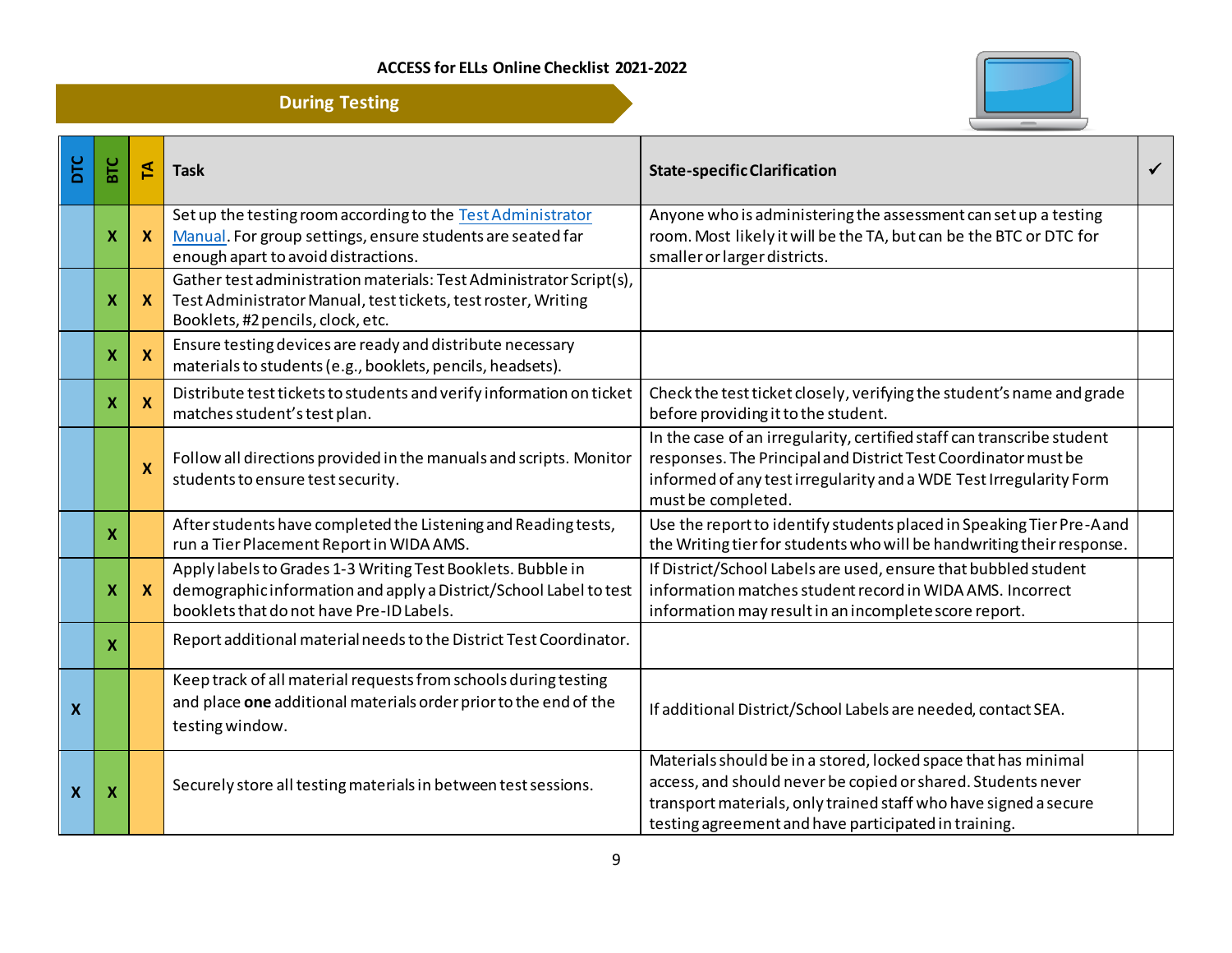|                          |             | <b>During Testing</b>                                                                        |                                     |  |
|--------------------------|-------------|----------------------------------------------------------------------------------------------|-------------------------------------|--|
| $\overline{\phantom{a}}$ |             | <b>Task</b>                                                                                  | <b>State-specific Clarification</b> |  |
|                          | $\mathbf x$ | Collect and account for all test materials. Return them to the<br>Building Test Coordinator. |                                     |  |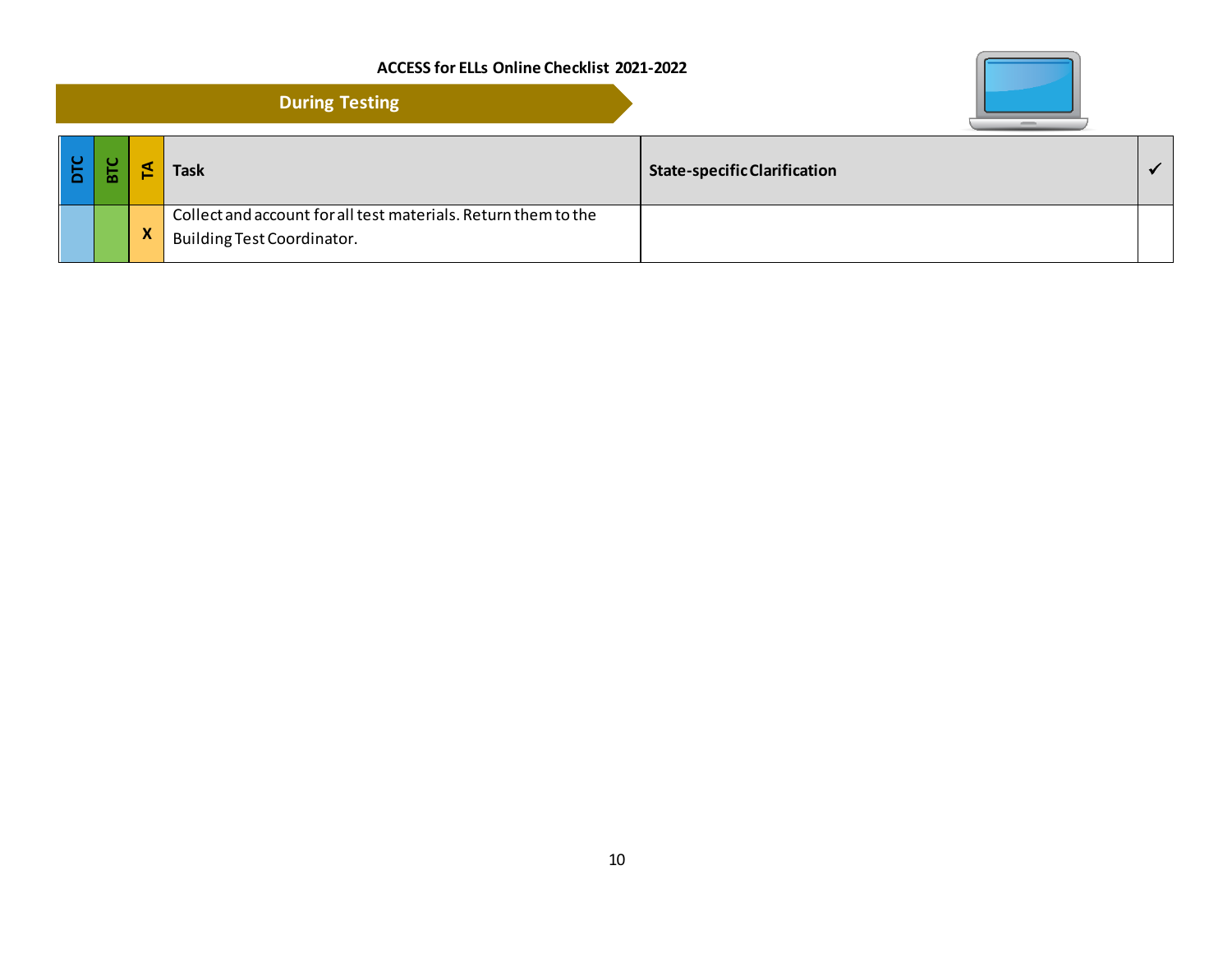

|                           |     |                           | <b>After Testing</b>                                                                                                                                                         |                                                                                                                                                                                                                                                                                                                                                                                                                           |              |
|---------------------------|-----|---------------------------|------------------------------------------------------------------------------------------------------------------------------------------------------------------------------|---------------------------------------------------------------------------------------------------------------------------------------------------------------------------------------------------------------------------------------------------------------------------------------------------------------------------------------------------------------------------------------------------------------------------|--------------|
| DТC                       | BTC | 돈                         | <b>Task</b>                                                                                                                                                                  | <b>State-specific Clarification</b>                                                                                                                                                                                                                                                                                                                                                                                       | $\checkmark$ |
| $\boldsymbol{\mathsf{X}}$ | X.  | $\mathbf{x}$              | Watch the After Testing module, located in the Online ACCESS<br>for ELLs: Administration course.                                                                             |                                                                                                                                                                                                                                                                                                                                                                                                                           |              |
|                           | X   |                           | Collect test materials from Test Administrators once testing is<br>completed at each testing site.                                                                           | Document materials that have not been returned in WIDA AMS and<br>the DTC needs to contact WDE with this information.                                                                                                                                                                                                                                                                                                     |              |
| $\boldsymbol{\mathsf{x}}$ | X   |                           | Ensure all accommodations and Do Not Score codes are<br>correctly marked on the booklet or in WIDA AMS. See Test<br>Coordinator Manual and the Student Management section of | Building Test Coordinators and Test Administrators can modify<br>student demographics, accommodations, and Do Not Score codes.<br>Do Not Score codes may be indicated in WIDA AMS for online test                                                                                                                                                                                                                         |              |
|                           |     |                           | the WIDA AMS User Guide for guidance on entering Do Not<br>Score codes.                                                                                                      | sessions. Do Not Score codes for any paper testing can only be<br>indicated on the test booklet.                                                                                                                                                                                                                                                                                                                          |              |
| $\boldsymbol{X}$          | x   |                           | Prepare test materials for return.                                                                                                                                           | Refer to Returning Test Materials in Section 3 of the Test<br>Coordinator Manual.                                                                                                                                                                                                                                                                                                                                         |              |
| $\boldsymbol{\mathsf{X}}$ |     |                           | Return test materials to DRC.                                                                                                                                                | Test tickets, scratch paper, and unused Pre-ID labels must be<br>securely destroyed by someone who has been trained locally.<br>Non-Secure materials including the Test Administrator Manual, Test<br>Coordinator Manual, and Online Test Administrator Script for Grades<br>4-12 should not be returned to DRC. Refer to Section 3 of the Test<br>Coordinator Manual for a full list of secure and non-secure materials. |              |
| $\boldsymbol{X}$          | X   | $\boldsymbol{\mathsf{X}}$ | Watch the Data Validation module, located in the Online<br>ACCESS for ELLs: Administration course.                                                                           | All who work with and know students and have access to student<br>information can assist and watch the data validation video.                                                                                                                                                                                                                                                                                             |              |
| $\boldsymbol{X}$          | X   | $\boldsymbol{\mathsf{x}}$ | Complete data validation process.                                                                                                                                            | LEAs will conduct pre-reporting data validation in WIDA AMS from<br>March 18-31, 2022.<br>SEA will complete pre-reporting validation via a file and verify with<br>districts.<br>The person responsible for verification varies by district. Contact SEA                                                                                                                                                                  |              |
|                           |     |                           |                                                                                                                                                                              | for more information.                                                                                                                                                                                                                                                                                                                                                                                                     |              |